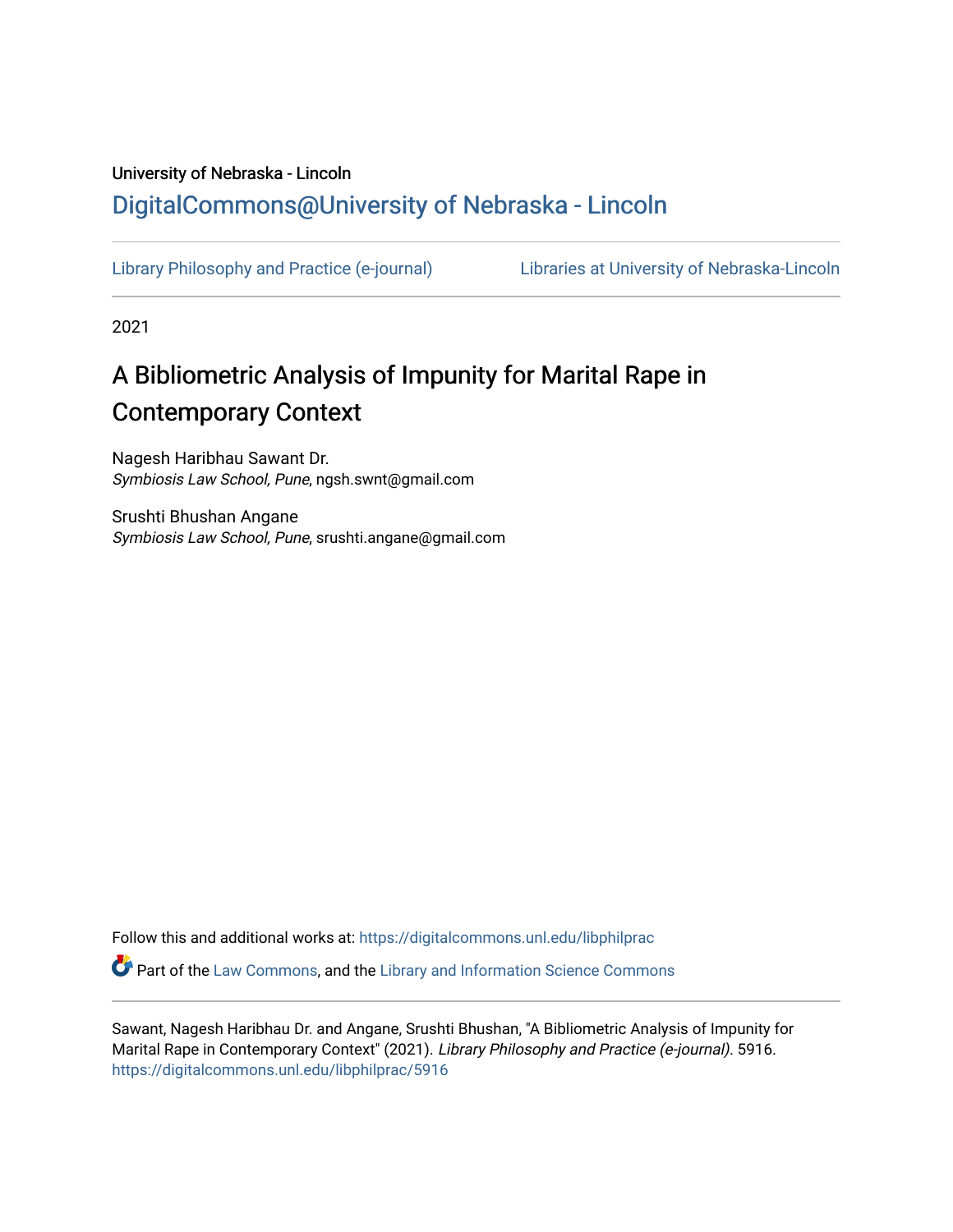# **A Bibliometric Analysis of Impunity for Marital Rape in Contemporary Context Dr. Nagesh Haribhau Sawant**

Assistant Professor,

Symbiosis Law School Pune, Constituent of Symbiosis International (Deemed University), Pune, Maharashtra, India

#### **Srushti Bhushan Angane**

LL.M Student,

Symbiosis Law School Pune, Constituent of Symbiosis International (Deemed University), Pune, Maharashtra, India

# **Abstract**

*This bibliometric analysis focuses on the study of research publications that discuss how rape is a monstrous and inhumane act even if it is committed by the husband on his lawfully wedded wife. In this study, the authors aim to determine the frequency of such publications with an intention to establish that the problem of marital rape in contemporary society is receiving substantial attention from the researchers, therefore, the research on this subject is increasing. For this research, the data from 2010 to May 2021 has been collected from the Scopus database using VOSviewer software. The study consisted of a total of 146 documents which are classified into articles, book chapters, notes, letters, editorials, conference papers, and reviews. Data collected is analyzed and presented using tables, charts, and graphs. The study reveals the concept of impunity for marital rape in the contemporary context.* 

**Keywords –** Bibliometric, Contemporary Society, Gender Justice, Impunity and Marital Rape.

#### **I. Introduction**

Although marital rape is just as a monstrous and inhumane act as a rape outside of wedlock and it also violates the basic fundamental rights of the wife, it has still not received the legislative sanction of a crime in majority of the countries. In absence of law, the victims suffer a lot as there is no avenue to approach and get rid of such forceful sexual exploitation. The societal and cultural norms create hurdles in getting access to other alternative solutions to the problem. In order to study the different dimensions of marital rape, the present study analyses the publication output on marital rape in contemporary context from 2010 to May 2021 by refereeing a total of 146 documents and with the help of graphical data representation and examines the document from different perspectives like keywords, research domain, subject area, countries of publication, authorship, and citation analysis.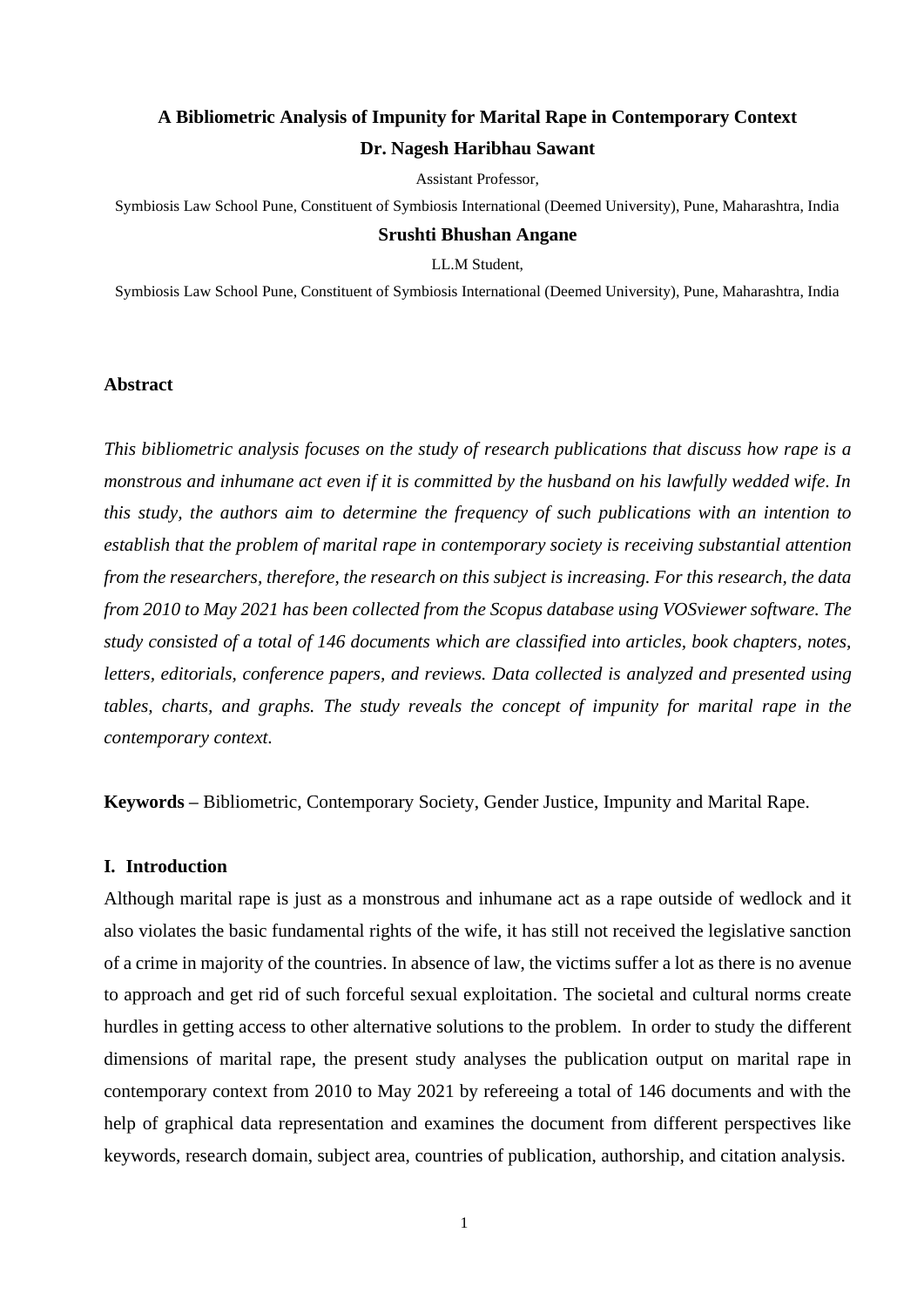#### **II. Literature Review**

**Randall, M, Koshan, J., and Nyaundi P.** (2020) has conducted a citation analysis in her paper examined the judicial treatment received by cases of marital rape in Canada covering the literature available from 1983 to 2013. This study shows a comprehensive review of the decisions of Canadian courts on the issue of marital rape. The author highlights the patterns of judicial precedents

**[Jermsittiparsert,](https://papers.ssrn.com/sol3/cf_dev/AbsByAuth.cfm?per_id=1013647) K., [Kasemsukphaisit,](https://papers.ssrn.com/sol3/cf_dev/AbsByAuth.cfm?per_id=2572953) P.** (2016) explored how men perceive the concept of marital rape and studies their attitude towards criminalization of marital rape.

**Stafford, N.K.** (2008) conducted a research on the long-awaited 'Domestic Violence Act' which was passed by the Ghanaian Parliament on 22 February 2007. This research shows that according to the newly passed act, marital rape violates a women's human rights. Further, it also shows that as per the customary laws of Ghana, consent to marriage was equal to consent to sex.

**[Jaffe A.E.,](https://elibrary.symlaw.ac.in:2127/authid/detail.uri?authorId=55556460600&eid=2-s2.0-85042629102) [Steel A.L.,](https://elibrary.symlaw.ac.in:2127/authid/detail.uri?authorId=55929758200&eid=2-s2.0-85042629102) [DiLillo D.,](https://elibrary.symlaw.ac.in:2127/authid/detail.uri?authorId=6701493888&eid=2-s2.0-85042629102) [Messman-Moore T.L.,](https://elibrary.symlaw.ac.in:2127/authid/detail.uri?authorId=6602415978&eid=2-s2.0-85042629102) and [Gratz K.L.](https://elibrary.symlaw.ac.in:2127/authid/detail.uri?authorId=7005383752&eid=2-s2.0-85042629102)** (2021), recognized how rape when committed by an intimate partner or husband involves an implied sexual consent. In the relationships between the victim and committer, there exists a sense of superiority although there may not be any use of physical violence, it is an emotional one which does not pass the test of rape as per the definitions of rape in the legal textbooks. On the other hand, the authors also examined the repercussions of exemption of marital rape which most of the time results in the victims being in denial by not acknowledge instances of forces sexual intercourse as 'rape'.

**Doherty, J.** (2012) talked about women being marginalized with the help of Cameron's laws which prohibit marital rape with a legal sanction. This paper detects the gaps and irregularities contained in Cameroon's laws in relation to marital rape.

**Riaz, M.** (2021) selected 35 digital illustrations that surfaced in around 32 blogs and news articles that Pakistan published on the cases of rape. The author selected and studied the articles concerning rape in Pakistan was based on ideational metafunction as suggested by Kress and Van Leeuwen. Results reveal under-representation of rapists and perpetrators, law enforcement, survivors, and existing myths regarding revenge rape, child abuse, gang rape, marital rape, and gender-based victimhood. The study set the scope for further research and suggestions in respect of studies of rape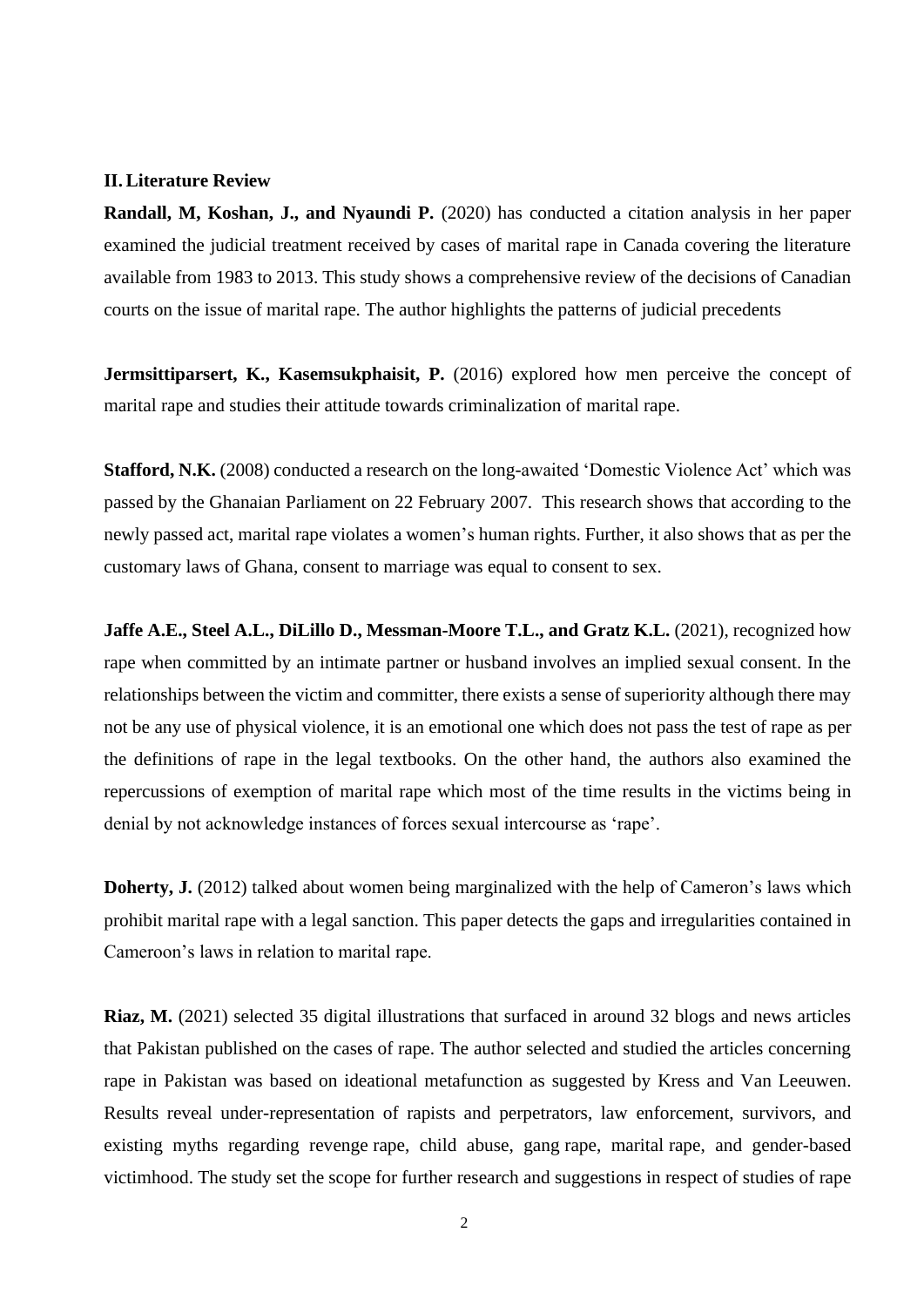and its interlink with studies of gender and digital discourse.

### **III. Statement of Problem**

Marital rape is a global problem even in today's contemporary society. It means when any sexual act or sexual intercourse between a man and his wife for which the consent of the wife is not obtained and it is done by force, coercion, the threat of violence both physical and mental, cruelty or torture or, any other way. In this relationship, the wife gives her consent under circumstances that compel her to do and therefore every such sexual act committed on her by her husband is to be considered as marital rape. It is the popular belief and a socially acceptable norm that the husband is immune from committing marital rape because he has the right to have sexual intercourse with his wife, as one of the conjugal rights, irrespective of the fact that his wife is willing or not. She is required and expected to surrender herself to her husband's will. Impunity for marital rape is presumed to be established with an aim to preserve the marriage and ultimately the family.

It is observed that since the last decade, feminist movements have occurred around the world and many dialogues pertaining to gender justice and the rights of women have surfaced. As a result of which, the dialogues on the rights of married women have also been increasing. Therefore, the study is conducted to ascertain whether impunity for marital rape and marital rape exemption have attracted any increasing attention of researchers in this period.

The research that is so far available with respect to marital rape is relatively little and there is a need for exploring the uncharted areas by highlighting the research gaps that exist on the subject of impunity for marital rape. The authors have conducted a bibliometric analysis to know the research scope of marital rape and its exemption and to evaluate the published literature in this area and to pave way for future researches on this subject.

### **IV. Objectives of the study**

To find out publications and contributions on the topic, the authors have conducted this bibliometric study on the basis of the following objectives:

- To appraise the available literature from 2010 to May 2021 and to examine trends in publications and contributions on the topic of marital rape;
- To determine the country-wise affiliation of authors, their contribution, and evaluation of the growth of publications on the issue of marital rape;
- To map the frequently used keywords in documents relating to marital rape and examine the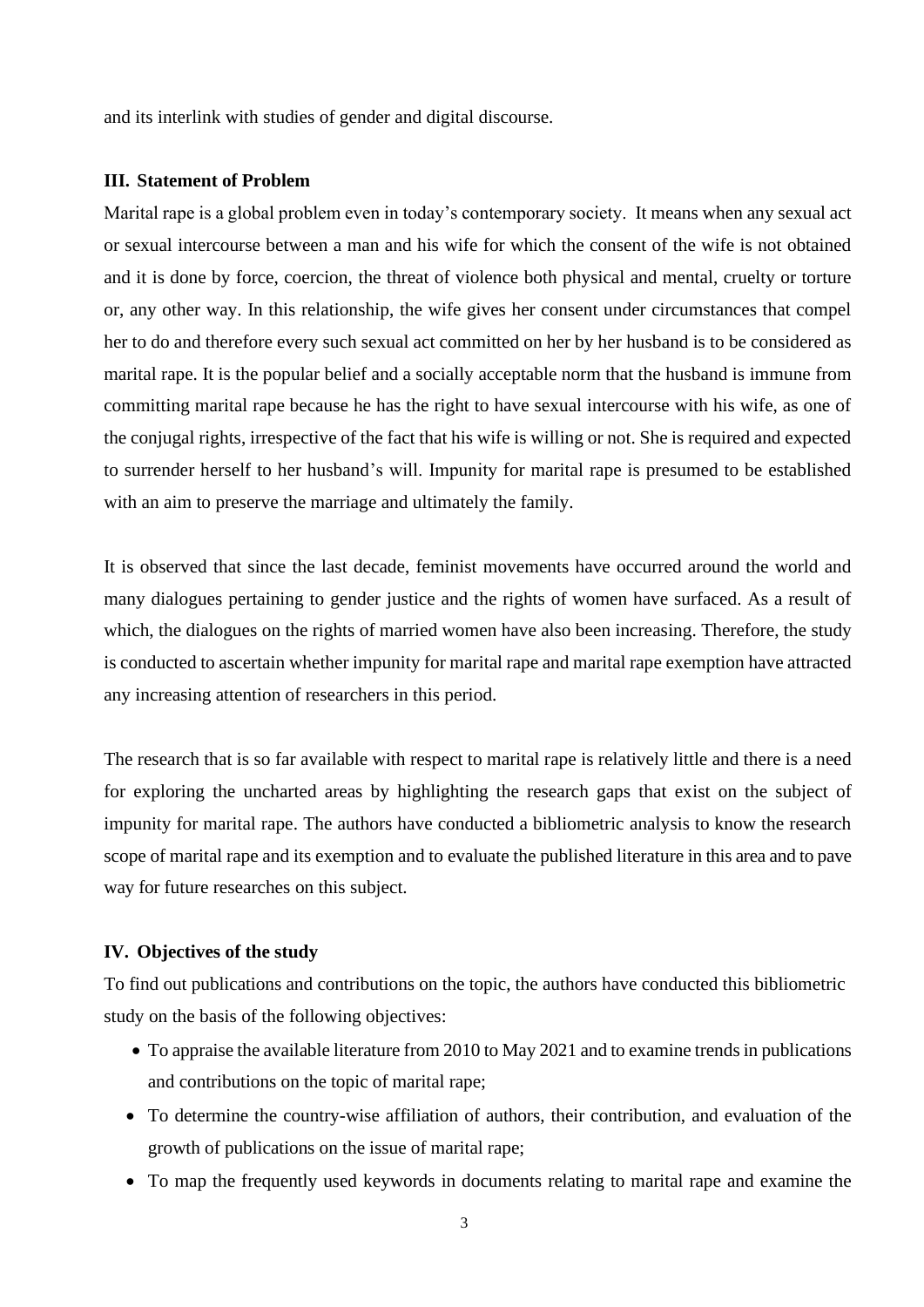citation of the documents;

• To analyze the research contribution by the countries where women suffer from marital rape.

#### **V. Research Methodology**

# **a. Source of Information**

The primary data for conducting this bibliometric analysis is collected from the Scopus database. The developer of Scopus database is Elsevier since its launch in 2004. Scopus database is peer-reviewed and provides a literature publications database of journals, conference proceedings, and books on various disciplines like medicine, social science, life sciences, political sciences, arts and humanities, technology and warfare, etc. The secondary data used for this study include which include case laws, reports, research papers, newspaper reports, journal articles, magazines and books. The authors used tools of visual representation of data available from the Scopus database. Metrics which are used in this paper includes document type, authors and their affiliation, year of publication, document type, total no. of papers, total no. of citation, H-index, CiteScore, SNIP etc.

#### **b. Methodology**

Bibliometric method of study is adopted for this study as it helps in appraisal of literature which was written over the period of time, gradually. Bibliometric analysis helps in providing a complete vision of the fundamental publications pertaining to the subject of researchers' interest. The bibliometric analysis aids the researchers as well as academicians to classify the authors in the orders of popularity and citations. It also helps in exploring quality literature and also aids in highlighting research gaps thereby paving way for further scope of research.

### **c. Scope and Limitation**

The limitation of the technique of bibliometric analysis is that often informative and highly educational articles get missed out because of not being cited as much even though they might have a positive impact on the dissemination of information on the subject of research. In this study only a total of 146 documents have been retrieved for conducting the analysis under the headings of Marital Rape Laws: Not a global phenomenon, Growth of Publication, Subject Area and Number of Documents, the top 10 countries to have actively contributed to publishing documents and the number of documents published per year in Journals. And the period of study is limited to the period from 2010 to May 2021.

#### **d. Study Design**

The study is based on the bibliometric analysis method. The period of study is limited to the period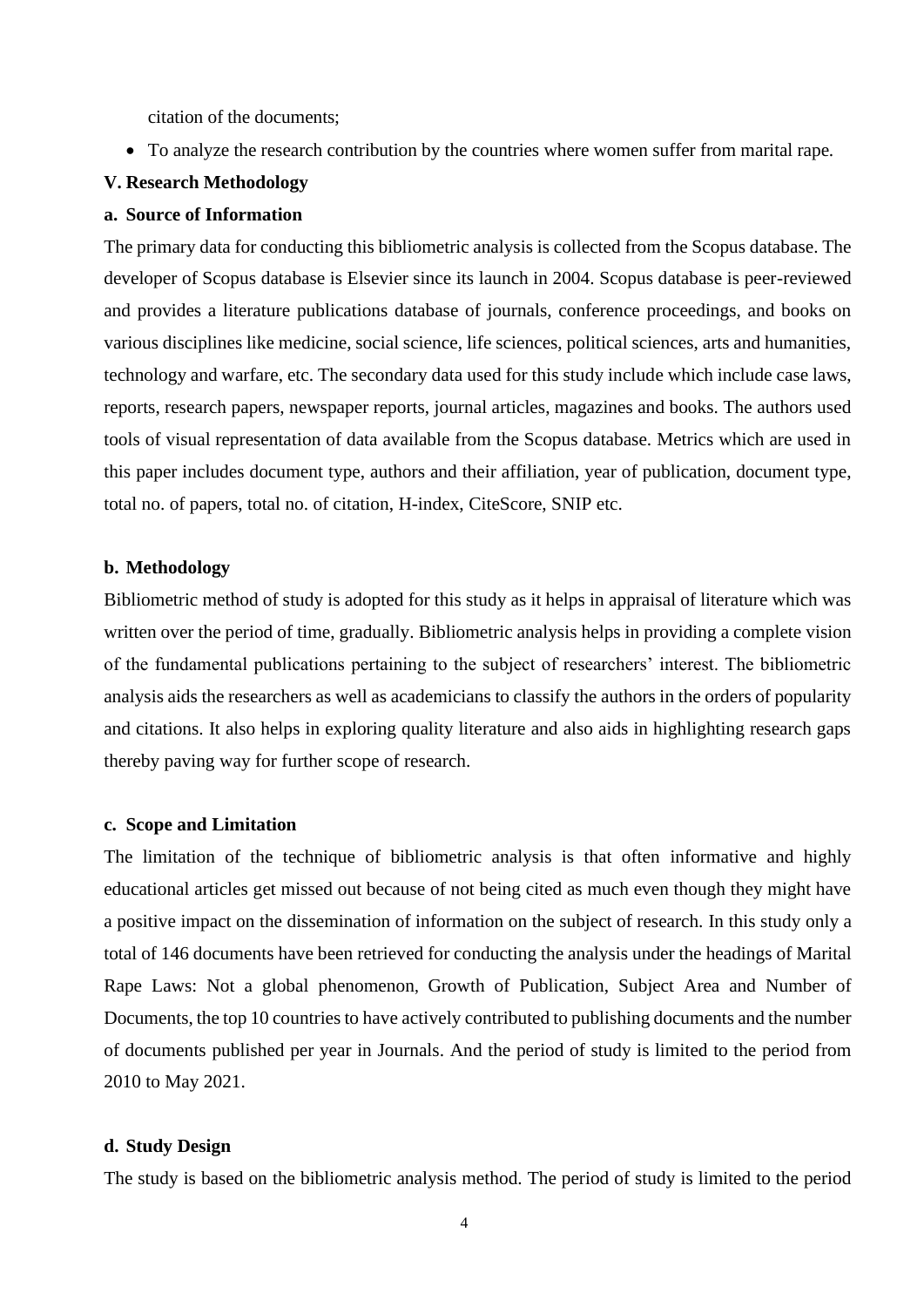from 2010 to May 2021. The authors have conducted this study to ascertain whether impunity for marital rape and marital rape exemption have attracted any increasing attention of researchers in this period. The data has been analysed under the following heads:

- Marital Rape Laws: Not a global phenomenon
- Presentation and Analysis of Data
- Analytical Reflections

#### **e. Search Strategy**

The keywords and title work as important constraints and tools which aid the representation of only the relevant data and also reduces the generation of false-positive results. The keywords were accessed from the represented data on marital rape. The limitations of source type and language were set during the study. The analysis is limited to the data published in English only. The keywords and title words used for the study are indicated in Table 1.

#### **VI. Marital Rape Laws: Not a global phenomenon**

Despite the commonness of the concept of marital rape, and its prevalence in almost all societies may it be developed or developing, this issue has gained quite a little attention from academicians, researchers, social scientists, justice systems and society as a whole. It was only in the 1970s that people began to recognize that rape can occur in a marriage. The general and the socially acceptable rule is that a husband cannot be convicted of having committed the offence of rape because it is the implied rule that the husband is entitled to have sexual intercourse with his wife as a matter of marital right.

In the USA, marital rape was made a punishable crime under the sexual offence codes in all fifty states in the year 1993. Researchers in the USA estimated that around 10% to 14% of married women experience rape in their marriage. While examining the occurrence of different types of rape, the researchers have found that out of all the rapes that occur, about 25% of it is accounted for as marital rapes.

In England, no man could be held to be guilty of rape if it committed upon his lawful wife because the consent of wife was implied as a part of the marriage contract and such consent could not be retracted. However, in 1991, the impunity for marital rape was totally abolished. The House of Lords in *R. v. R.* held that the rule that the immunity that a husband enjoyed on the presumption that he could not be guilty of raping his wife even if the sexual intercourse occurred against the will of his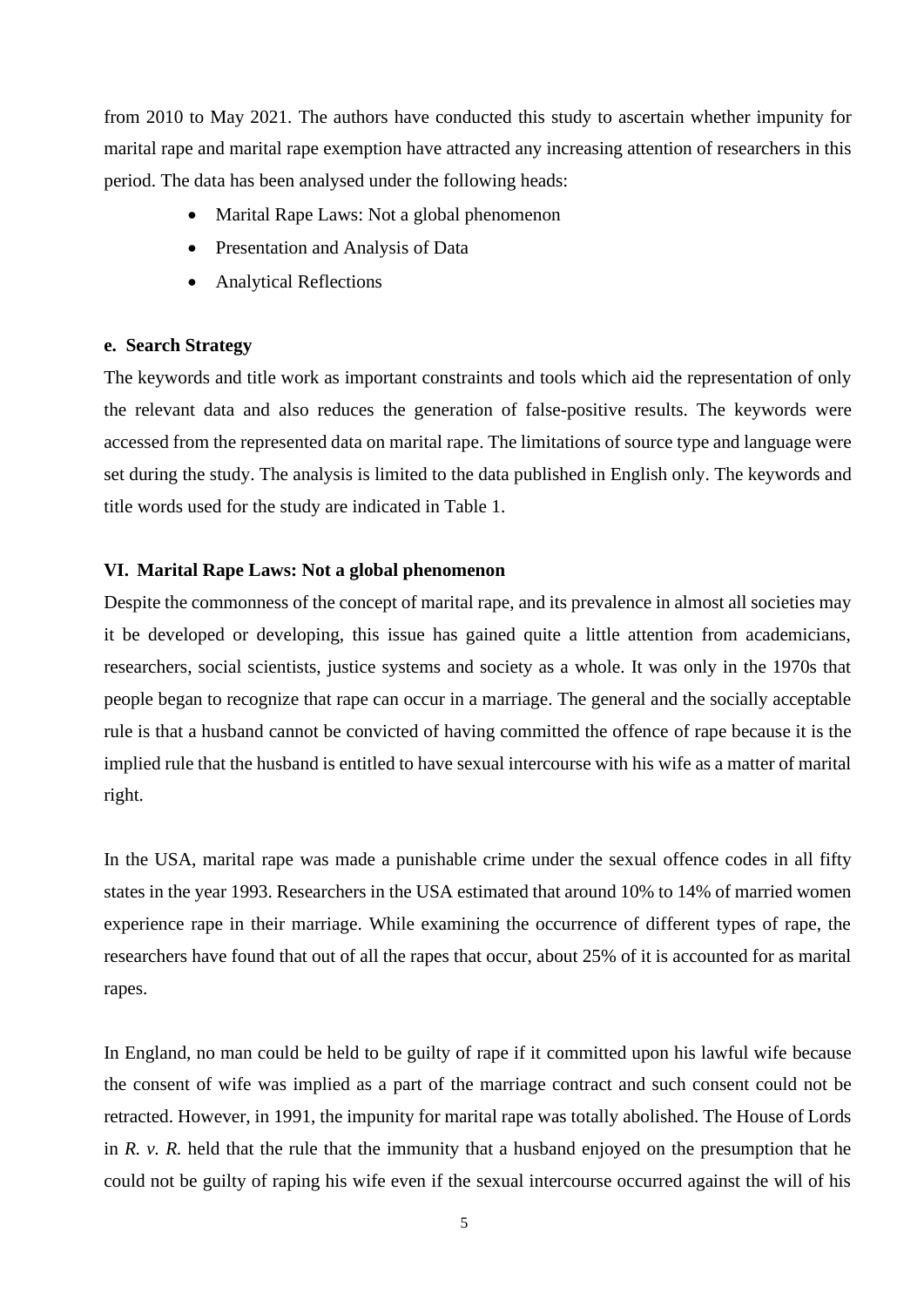wife was an antiquated, offensive, and outmoded fiction of law, women in contemporary society will no longer be represented as the chattel of their husbands. Correspondingly, an amendment was made to the legislation through Section 147 of the Criminal Justice and Public Order Act, 1994. The judgment in *R v. R* was affirmed by the European Court of Human Rights and it is reflected in the verdict of *SW v. UK*.

New Zealand abolished immunity from committing the offence of marital rape and made marital rape a penal offence under Section 128 to the Crimes Act, 1961. This section provides that any person can be convicted of sexual violence irrespective of the fact that the person committing the crime is married to the person upon whom the act is committed. There is no difference between sexual violations either committed in a marriage and outside of marriage. The country Congress ratified a bill that makes domestic violence punishable by law in Mexico. Under the Domestic Violence Act, if any person is convicted of unconsented sexual intercourse, rigorous imprisonment of 16 years could be imposed. In Sri Lanka, Penal Code has been amended to recognize forced sexual intercourse as marital rape but only in the context of judicially separated couples and not married couples.

However, there are many countries that refuse to accept the existence of marital rape. Most countries have penal laws that only punish the convicts of rape if it is committed outside marriage. For example, in India, there is neither law on marital rape nor the courts are empowered to take cognizance of the offence of rape by a husband upon his wife. The United Nation population fund clarifies that around  $2/3<sup>rd</sup>$  of the married women in India, suffer from domestic violence and marital rape and their age group of such wives ranges between as young as 15 years to 50 years of age. It is important to note that in every society where impunity for marital rape exists, indicates an erroneous and entirely outdated understanding that in a marriage, the wife is the property of their husbands.

### **VII. Presentation and Analysis of Data**

The search result, relating to marital rape, on the Scopus database showed a total of 146 publications. All the publications on marital rape were selected for the purpose of the study. For the visualization of maps, data was collected from the Scopus database using VOSviewer software.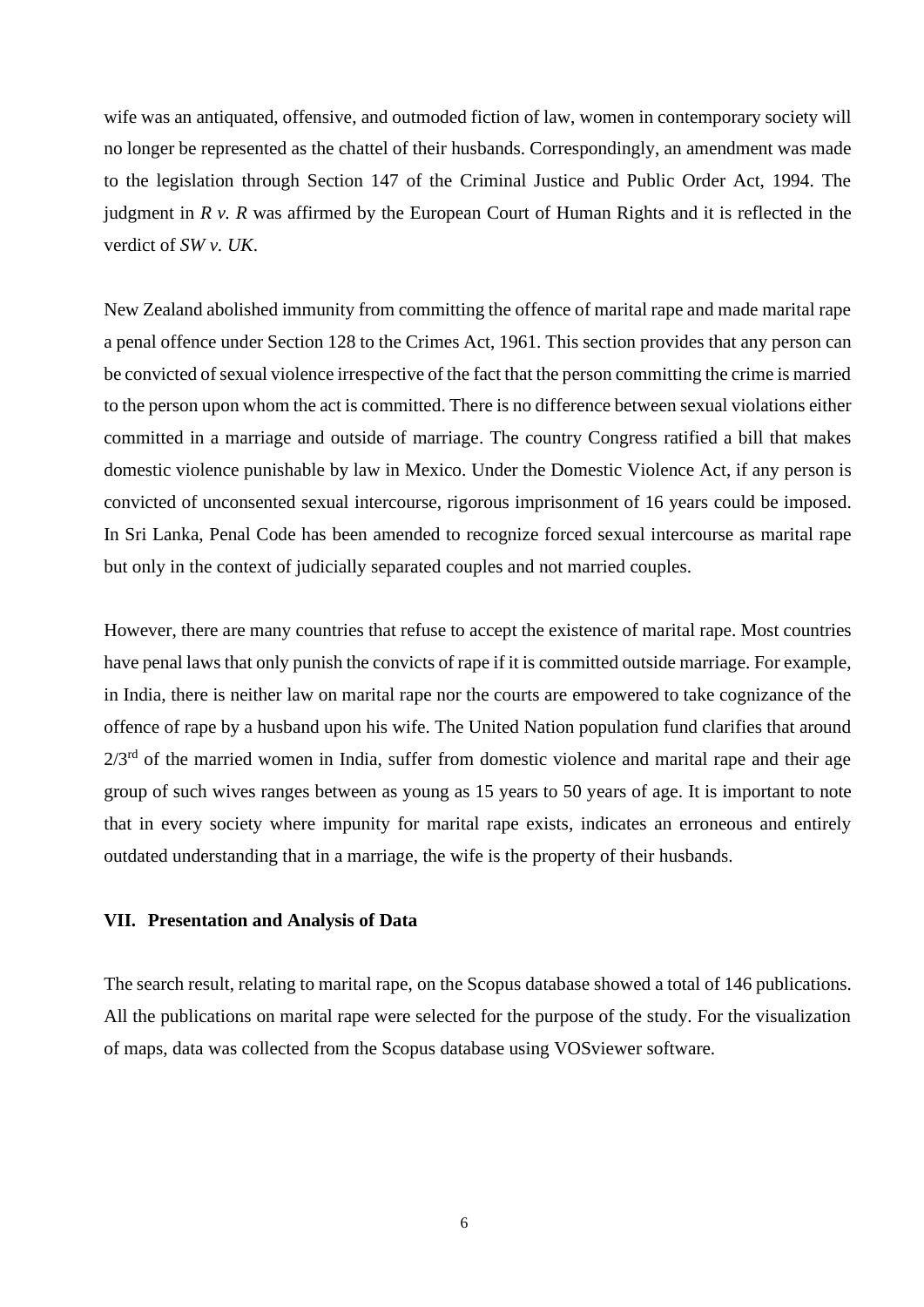# **Table 1:**

# **Research strategies and keywords used to retrieve documents concerning marital rape**

| <b>Search method</b> | <b>Keywords</b>                 | <b>Constraints</b> | <b>Exclusion</b> |
|----------------------|---------------------------------|--------------------|------------------|
| Title words          | <b>Marital Rape</b>             | None               | None             |
| Limit                | 1. Source type: Journal         | None               | None             |
|                      | 2. Time-interval: $2010 - 2020$ |                    |                  |

# **a. Growth of Publication and Typology of Documents**

Out of the total of 146 documents, there were eight different varieties of document types: Articles accounted for 60.3%, Book Chapters for 11.6%, Note and Book for 2.7% each. Review contributed 10.3% of the documents, whereas, Conference Papers accounted for 6.2%, Editorials for 3.4%, Letters for 2.1% and short surveys accounted for 0.7%.

# **Figure 1: Document type and No. of Documents (Source: visited scopus.com/ on June 3rd 2021)**



# Documents by type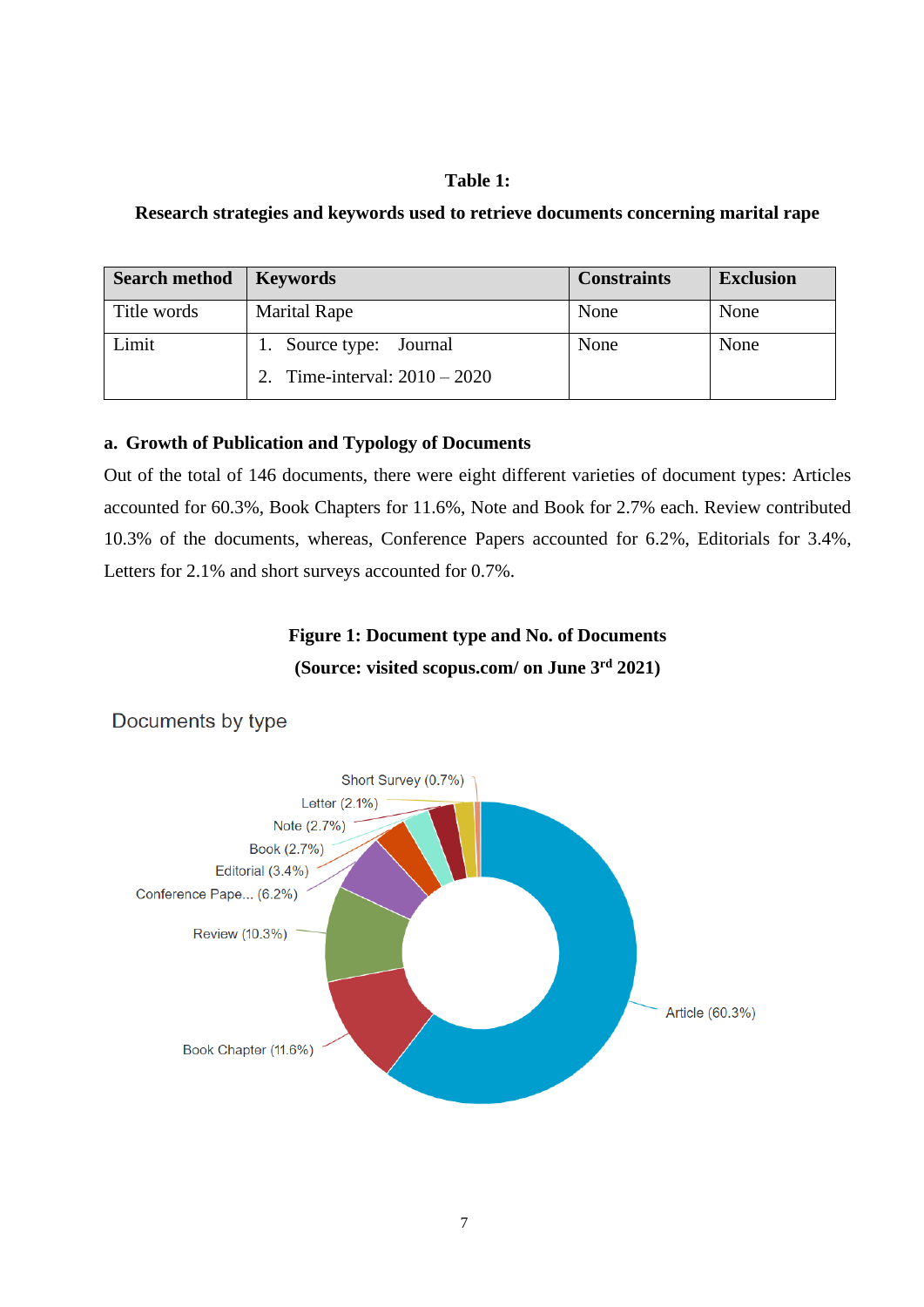The retrieved number of documents are shown in Table 2.

| <b>Type of Document</b>  | <b>Number of Document</b> |
|--------------------------|---------------------------|
| Articles                 | 88                        |
| <b>Book Chapters</b>     | 17                        |
| <b>Note</b>              | $\overline{4}$            |
| Review                   | 15                        |
| <b>Book</b>              | $\overline{4}$            |
| <b>Conference Papers</b> | 9                         |
| Letters                  | 3                         |
| Editorials               | 5                         |
| <b>Short Surveys</b>     |                           |
| Total                    | 146                       |

**Table 2: Types and Numbers of documents**

During the period of study, the number of documents has been fluctuating [illustration in Figure 2]. There was a peak in the publication in 2017 with 22 publications, however, it was followed by a sudden dip in 2018 which gradually picked up in 2020.

Figure 2 illustrates that the research on marital rape saw a high point in the wake of feminist movements in the contemporary times.



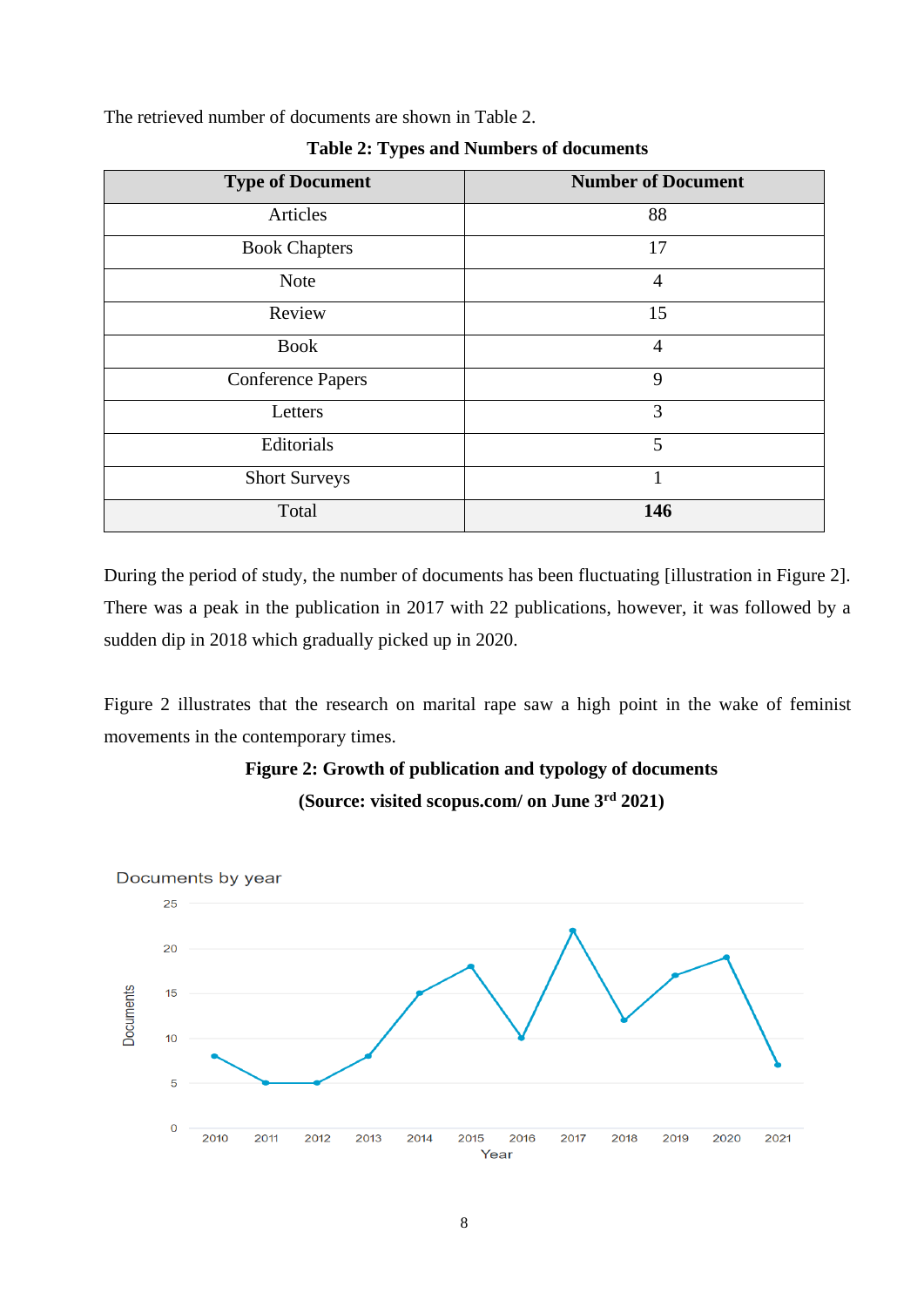# **b. Mapping the most recurring Keywords**

Selection of keywords is highly significant because it relates to the results and findings directly. The commonly used most recurring keywords are visually illustrated in figure 3. The visual illustration is showing four clusters comprising of –

- **Cluster I** Domestic Violence, Intimate Partner Violence, Mental Health, Spouse Abuse, Psychology Sexual Abuse and Women.
- **Cluster II** Acquaintance Rape, Crime Victim, Sex Offence, Female, Clinical Study and Offender.
- **Cluster III** Cultural Factor, Gender, Law, Women's Rights, India, China, Marital Rape, Marriage and Religion.
- **Cluster IV** Sexual Coercion, Married Women, Middle Aged, Socioeconomic and Human Immunodeficiency Virus Infection.

# **Figure 3: Mapping the most frequent keywords and typology of trafficking and disasters Source: visited scopus.com/ on June 3rd 2021**



2017.0

2017.5

2018.0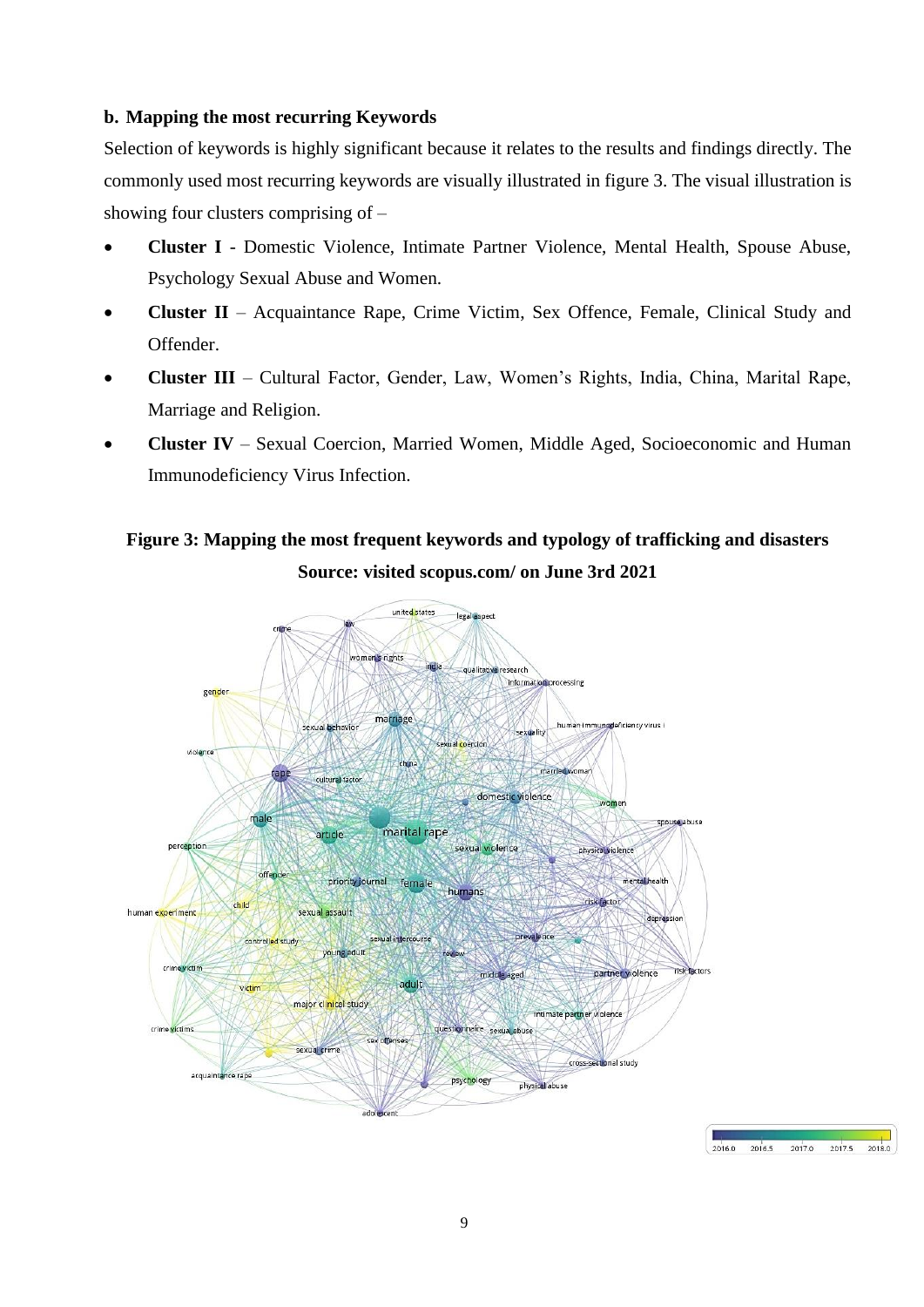Table 3 indicates the occurrence of the most common and recurring keywords in the document retrieved from the Scopus database. It is observed that the keywords 'Marital Rape', 'Marriage', and 'Domestic Violence' occurred more often than the keywords 'Sexual Violence' and 'Sexual Assault'. Also, it was only after 2017 that the keywords 'Marital Rape', 'Marriage', and 'Sexual Assault' began to appear frequently.

# **Table 3: Keywords and Occurrence Source: VOSviewer**

| Selected             | Keyword              | Occurrences | Total link v<br>strength |
|----------------------|----------------------|-------------|--------------------------|
| √                    | human                | 60          | 711                      |
| $\blacktriangledown$ | marital rape         | 72          | 668                      |
| ✔                    | female               | 42          | 584                      |
| $\blacktriangledown$ | article              | 37          | 478                      |
| ₫                    | humans               | 30          | 455                      |
| $\blacktriangledown$ | adult                | 30          | 442                      |
| √                    | male                 | 29          | 395                      |
| √                    | rape                 | 37          | 338                      |
| ₫                    | major clinical study | 17          | 266                      |
| $\blacktriangledown$ | marriage             | 26          | 259                      |
| √                    | domestic violence    | 21          | 229                      |
| $\triangleleft$      | middle aged          | 12          | 218                      |
| √                    | sexual violence      | 20          | 215                      |
| $\blacktriangledown$ | sexual assault       | 19          | 194                      |
| √                    | young adult          | 12          | 187                      |
| $\blacktriangledown$ | partner violence     | 13          | 184                      |
| √                    | psychology           | 10          | 181                      |
| $\blacktriangledown$ | priority journal     | 14          | 179                      |
| √                    | prevalence           | 10          | 178                      |

# **c. Analysis of Citation**

Out of all the 146 documents retrieved from the Scopus database, only 61 documents met the threshold after an option of a minimum of 3 citations per document was opted. These documents are classified into four clusters as visually shown in Figure 4.

**Cluster I** – Lazar R. (2010), Lunch K.R. (2017) and Lunch K.R. (2019).

**Cluster II** – Berereton Z. (2017), Kin D. (2018) and Mandal S. (2014).

**Cluster III** – Adams-Clark A. A. (2018) and Mengo C. (2019).

**Cluster IV** – Duran M. (2011) and Scarpati A.S. (2017)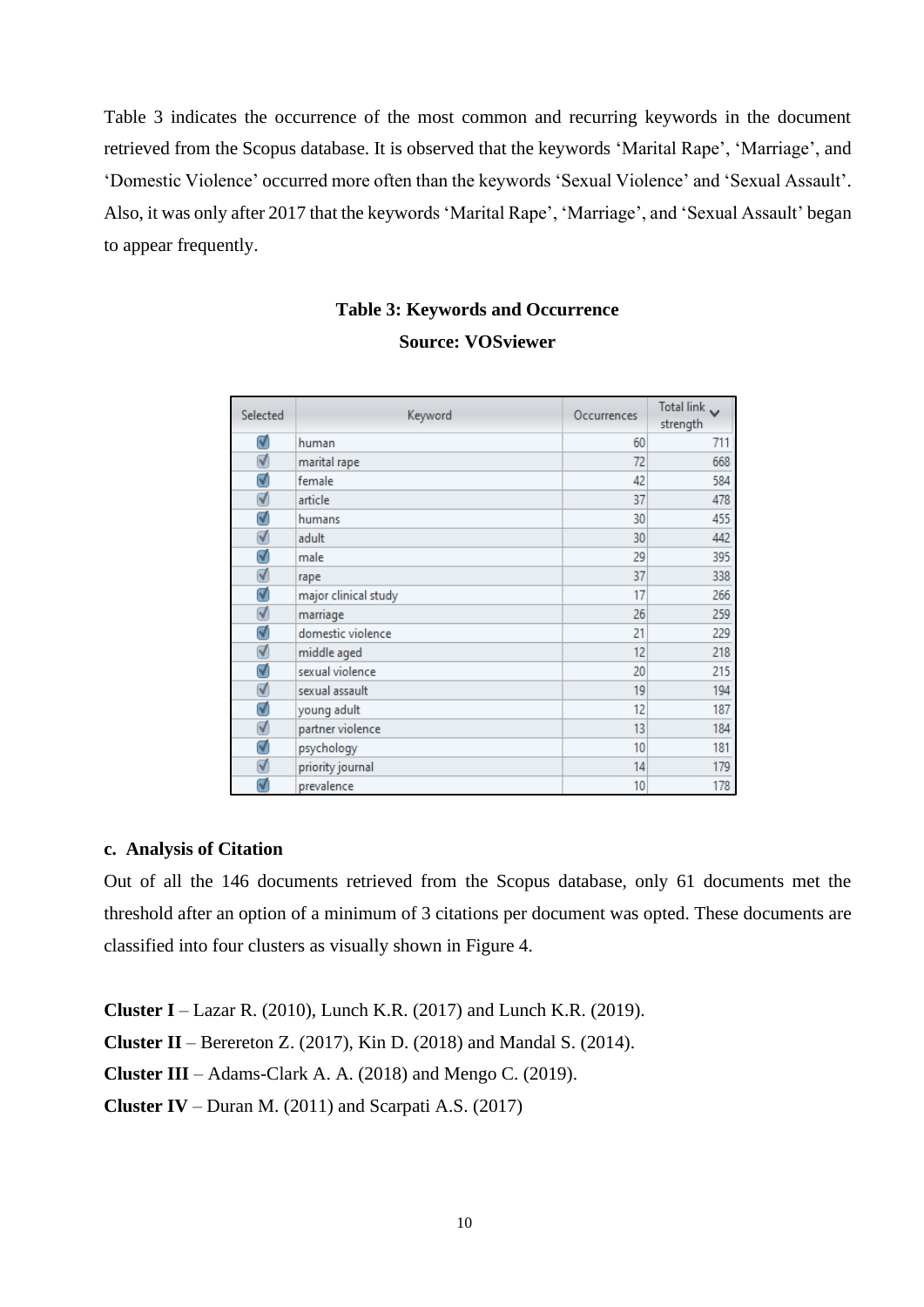# **Figure 4: Citation analysis Source: visited scopus.com/ on June 3rd 2021**



# **d. Research Domain**

An illustration is shown in Figure 5, where it indicates that a total of 39.6% of the documents were retrieved from the field of social sciences. The contribution by the field of medicine is about 22.6% of the documents. The documents retrieved from Arts and Humanities account for 12.3%. Whereas the documents retrieved in the field of Health Professions, Economics, Econometrics and Finance, and Computer Sciences amount to 0.9% each. The studies conducted by the field of Psychology contributed 14.6% of the documents. About 3.3% of documents were retrieved from the other fields. 0.5% documents were retrieved from Biochemistry, Genetics, and Molecular Biology, 1.4% from Environmental Sciences and 2.8% from Pharmacology, Toxicology, and Pharmaceutics [Figure 5]. It can be concluded that there are no contributions to this research from the field of law. The potential research prospects in the field are being explored.

# **Figure 5 - Documents by subject area (Source: visited scopus.com/ on June 3rd 2021)**



Documents by subject area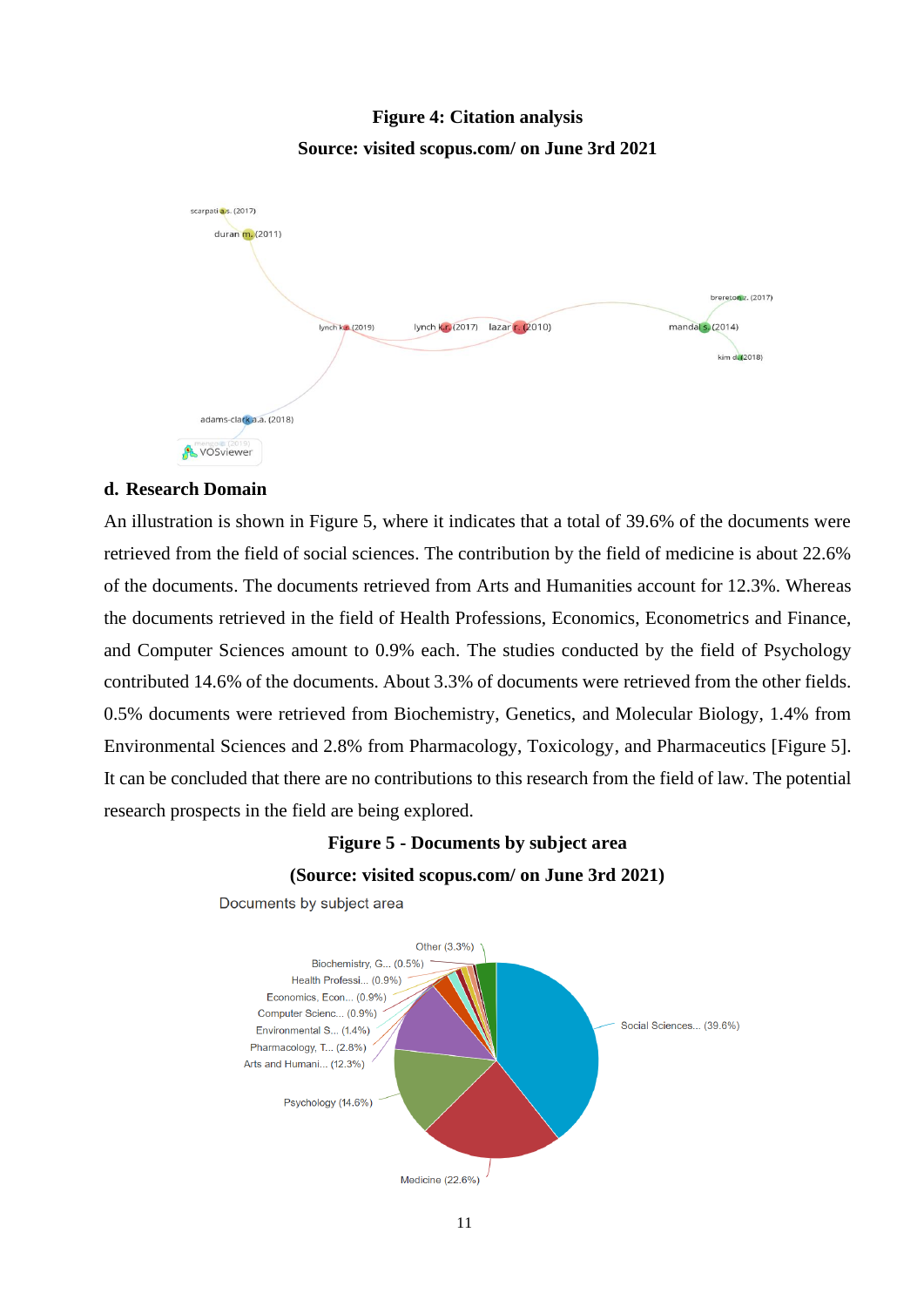Table 4 represents all the146 documents retrieved and their categories.

| <b>Subject Area</b>                          | <b>No. of Documents</b> |
|----------------------------------------------|-------------------------|
| <b>Social Sciences</b>                       | 84                      |
| Medicine                                     | 48                      |
| Psychology                                   | 31                      |
| <b>Arts and Humanities</b>                   | 26                      |
| Pharmacology, Toxicology and Pharmaceutics   | 6                       |
| <b>Environmental Science</b>                 | 3                       |
| <b>Computer Science</b>                      | $\overline{2}$          |
| Economics, Econometrics and Finance          | $\overline{2}$          |
| <b>Health Professions</b>                    | $\overline{2}$          |
| Biochemistry, Genetics and Molecular Biology | 1                       |
| Business, Management and Accounting          | $\mathbf{1}$            |
| Energy                                       | 1                       |
| Engineering                                  | 1                       |
| <b>Immunology and Microbiology</b>           | 1                       |
| Multidisciplinary                            | 1                       |
| Neuroscience                                 | 1                       |
| Nursing                                      | 1                       |
| <b>Total</b>                                 | 146                     |

# **Table 4: Subject Area and Number of Documents**

# **e. Top 10 active countries**

Authors from around the world have contributed to publications that are retrieved for this study. The top 10 countries who have actively contributed to publishing documents are the United States, followed by India, the United Kingdom, Australia, Canada, Nigeria, France, Ethiopia, Pakistan, and South Africa. The graphical representation is indicated in Figure 6.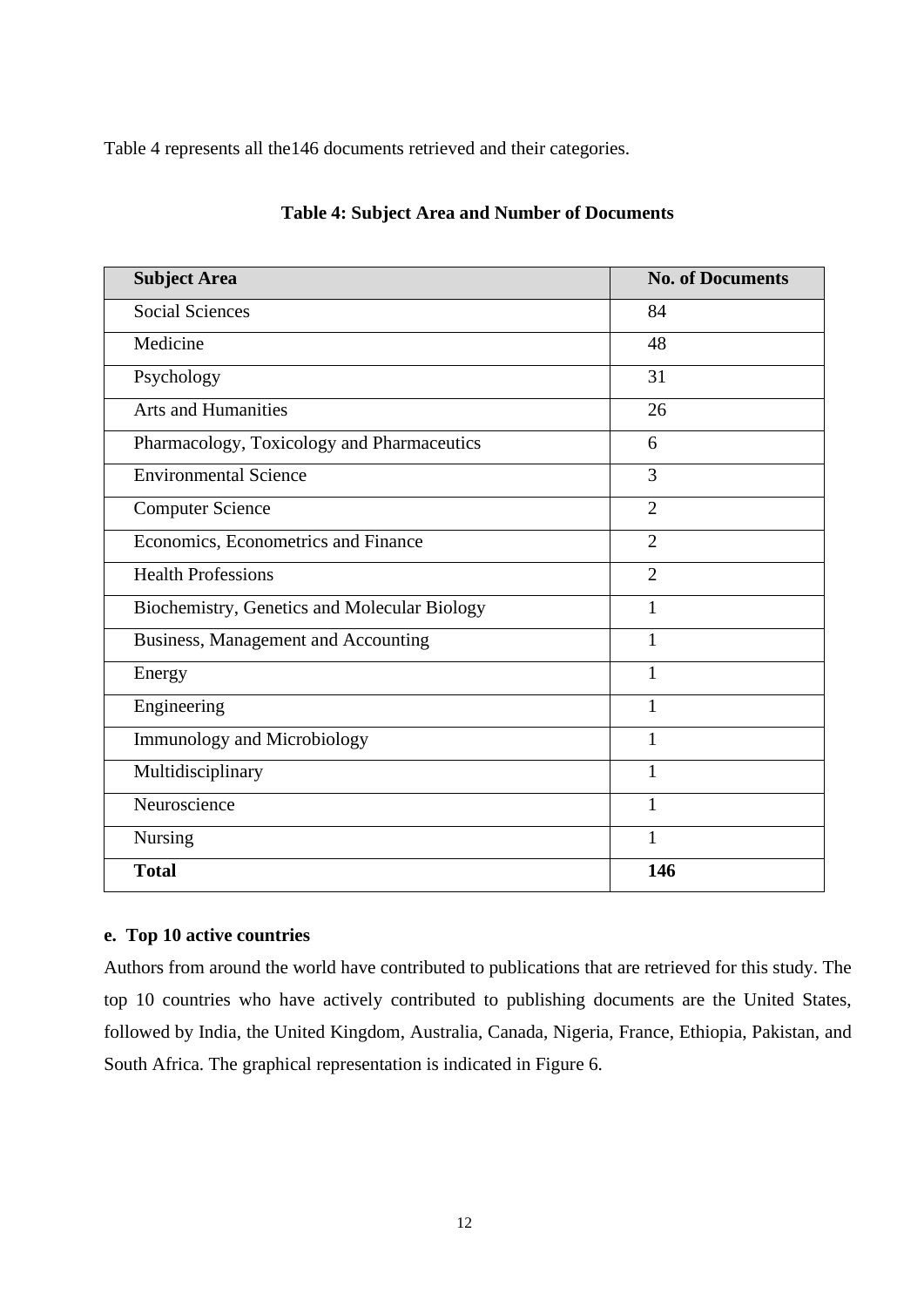

**Figure 6: Top 10 Active Countries (Source: visited scopus.com/ on June 3rd 2021)**

As represented in Table 5, out of the 146 documents retrieved, contribution from United States, India, United Kingdom and Australia constitute a big chunk of the documents on marital rape.

| <b>Country/Territory</b> | <b>Number of Documents</b> |  |
|--------------------------|----------------------------|--|
| <b>United States</b>     | 44                         |  |
| India                    | 18                         |  |
| <b>United Kingdom</b>    | 18                         |  |
| Australia                | 12                         |  |
| Canada                   | 7                          |  |
| Nigeria                  | 7                          |  |
| France                   | 4                          |  |
| Ethiopia                 | 3                          |  |
| Pakistan                 | 3                          |  |
| South Africa             | 3                          |  |
| <b>Total</b>             | 146                        |  |

**Table 5: Top 10 Countries and Number of Documents**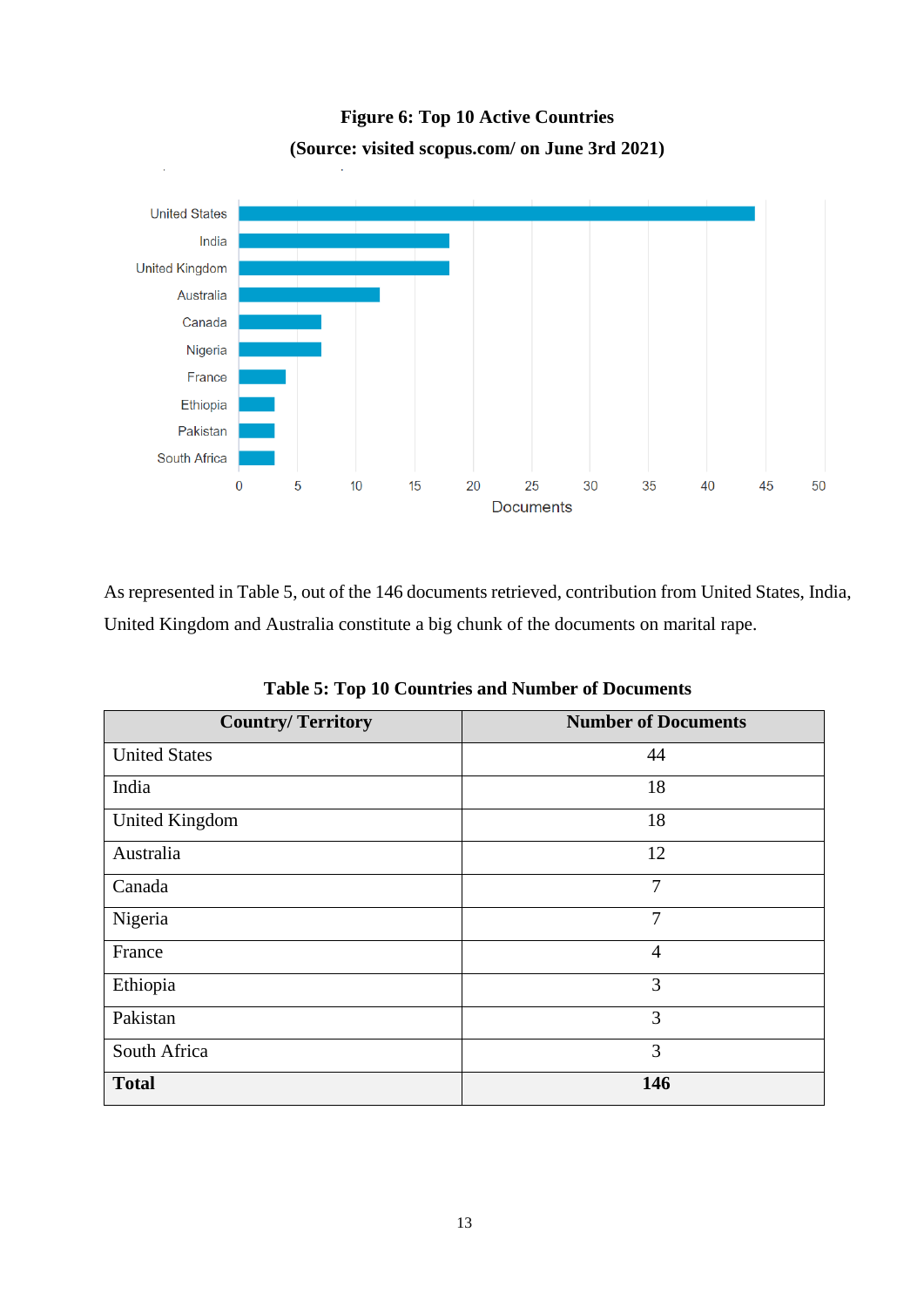#### **f. Analysis by Affiliation and Authorship**

The total number of authors in respect of retrieved documents from the Scopus database account for 10 authors. As illustrated in Figure 7, the average number of documents per author is 2 documents.



**(Source: visited scopus.com/ on June 3rd May 2021)**

**Figure 7: Top 10 Authorship analysis** 

Figure 8 illustrates the affiliation of retrieved documents. The majority of documents are affiliated with the University of Queensland, the University of Ibadan and the Georgetown Law. It is interesting to note that the top 10 affiliations belong to various countries, the top 3 being Australia, Nigeria, and the United States. This is indicative of the factors like more funding and enhancement in research in this field is required to be conducted in other countries.



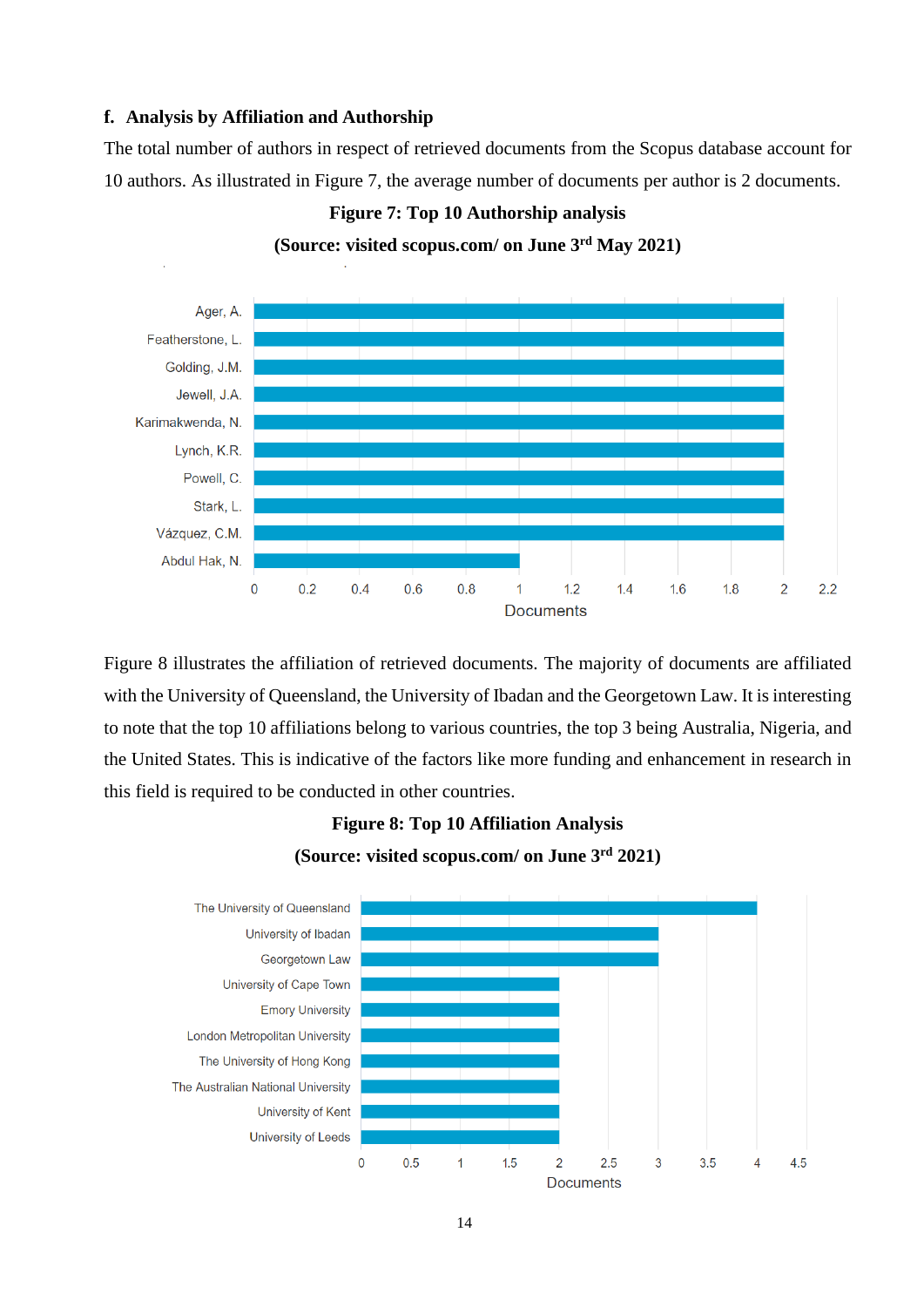### **g. Journal for publishing documents**

The documents retrieved were published in 92 journals. The most active journals are Ajil Unbound, Aggression and Violent Behavior, Violence against Women, and Canadian Journal of Women and the Law. The top 05 journal sources are identified and illustrated in figure 6.



**Figure 9: Number of documents published per years in Journals**

### **VIII. Analytical Reflections**

The instant study was conducted for analyzing the research trends in the publications related to marital rape in order to trace the gap in research relating to the said topic. Out of all the publications that were retrieved for this study, it was observed that there were discussions about the existence of marital rape and the problems of occurrence of marital rape. Most of the documents talk about the need for rape-free marriages by highlighting the cruel and inhumane act of marital rape and the immunity that the husband enjoys in the name of matrimonial right.

It has also been observed that marital rape is constantly increasing even when society is headed in the direction of development. It is found out that some countries have repealed marital rape exceptions and the impunity enjoyed by husbands. A major chunk of the publications recognizes marital rape as a grave violation of the human rights of married women. It is observed that there is considerable scope for growth in the research on marital rape. The issues of marital rape are drawing the interest of academicians and researchers. The authors have suggested several measures to deal with the issues of marital rape in their respective publications. On the other hand, it is observed that the issues of marital rape are deep-rooted and find their origin in the patriarchy and as such very little attention is paid to such issues by under-developed societies and there is an evident lack of judicial activism in this regard.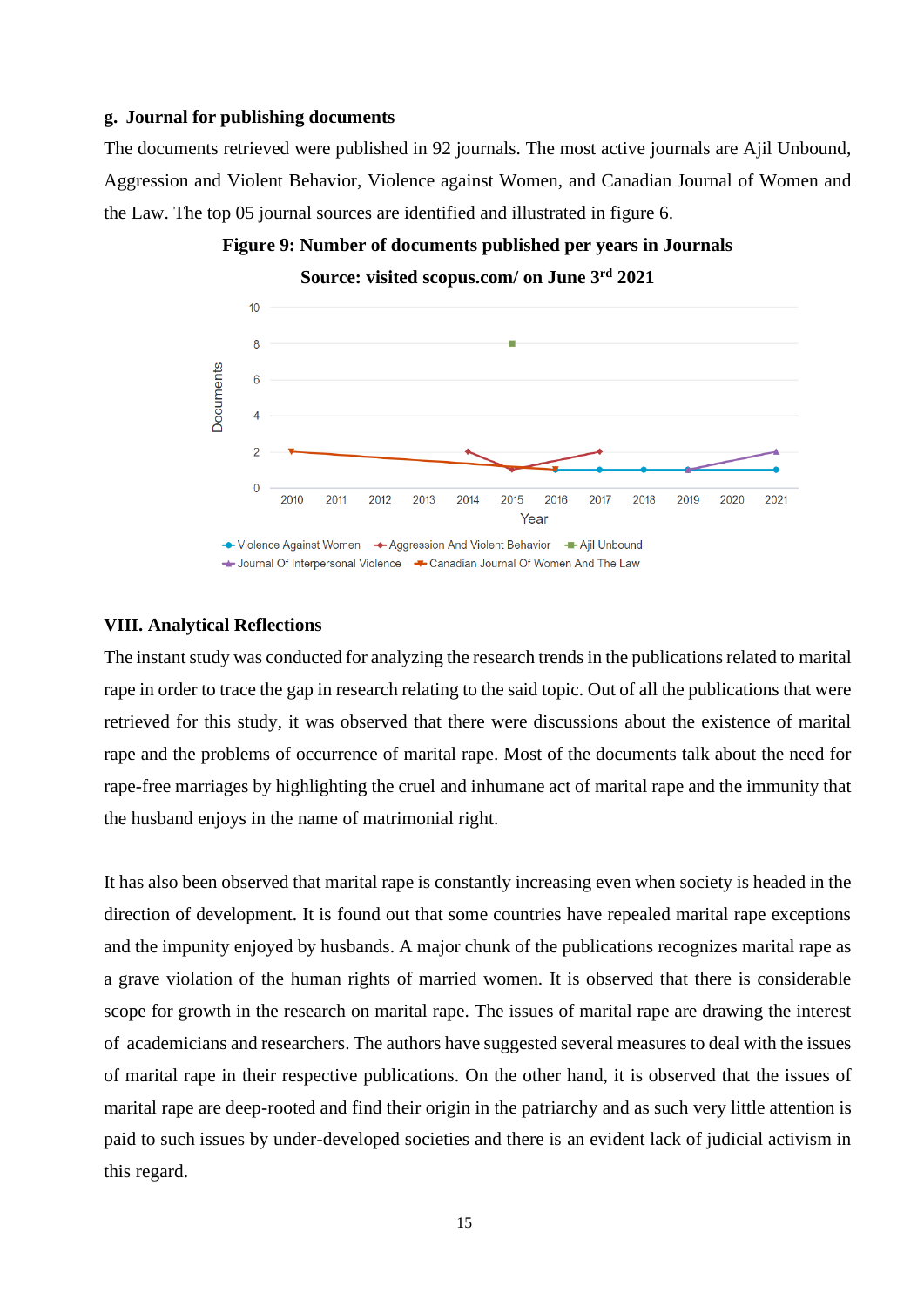Therefore, the study observes that there has been relatively little data available on the said subject, however, it is also observed that during the period 2010-2021 individual research on marital rape has increased since 2016. Documents focusing on the legal challenges and legal reforms to address such challenges are relatively few. Also, there are no research collaborations addressing this research gap.

### **IX. Conclusion**

This bibliometric analysis has helped us in understanding the insufficiency in the research and publications available with respect to marital rape in contemporary context and its impunity. There are limited and very few researches that address these keywords jointly. In most of the countries, the rights of married women get compromised on a regular basis. It is imperative that future studies must come up with suggestions to tackle legal and social challenges faced by women in relation to marital rape. Furthermore, incentives for research as the need of the hour much be recognized and aided.

### **References:**

- 1. Jaffe, A. E., Steel, A. L., DiLillo, D., Messman-Moore, T. L., & Gratz, K. L. (2021). Characterizing sexual violence in intimate relationships: An examination of blame attributions and rape acknowledgment. *Journal of Interpersonal Violence, 36*(1-2), 469-490.
- 2. Riaz, M. (2021). Semiotics of rape in Pakistan: What's missing in the digital illustrations? *Discourse and Communication.*
- 3. Sifat, R. I. (2020). Impact of the COVID-19 pandemic on domestic violence in bangladesh. *Asian Journal of Psychiatry, 53.*
- 4. Randall, M, Koshan, J., and Nyaundi P. (2020) The Right to Say No: Marital Rape and Law Reform in Canada, Ghana, Kenya and Malawi. *Canadian Journal of Women and the Law*, (32- 1), 231-236.
- 5. [Jermsittiparsert,](https://papers.ssrn.com/sol3/cf_dev/AbsByAuth.cfm?per_id=1013647) K., [Kasemsukphaisit,](https://papers.ssrn.com/sol3/cf_dev/AbsByAuth.cfm?per_id=2572953) P., (2016) Bangkok Men's Attitudes Towards Marital Rape. *Review of European Studies 8 (1),* 185-198*.*
- 6. Doherty, J. (2012) Marital Rape and the Third-Class Citizenship of Married Women in Cameroon. Available at the Available at the Available at the Available at the Available at the Available at the Available at the Available at the Available at the Available at the Available at the Available at the Availabl SSRN: <https://ssrn.com/abstract=2229027> or [http://dx.doi.org/10.2139/ssrn.2229027](https://dx.doi.org/10.2139/ssrn.2229027)
- 7. Stafford, N.K. (2008) Permission for Domestic Violence: Marital Rape in Ghanaian Marriages. *[Women's Rights Law Reporter 29](https://papers.ssrn.com/sol3/papers.cfm?abstract_id=1001701)*, 63.
- 8. Adams-Clark, A. A., & Chrisler, J. C. (2018). What constitutes rape? the effect of marital status and type of sexual act on perceptions of rape scenarios. *Violence Against Women, 24*(16), 1867- 1886.
- 9. Kim, D. (2018). Marital rape immunity in india: Historical anomaly or cultural defence? *Crime,*